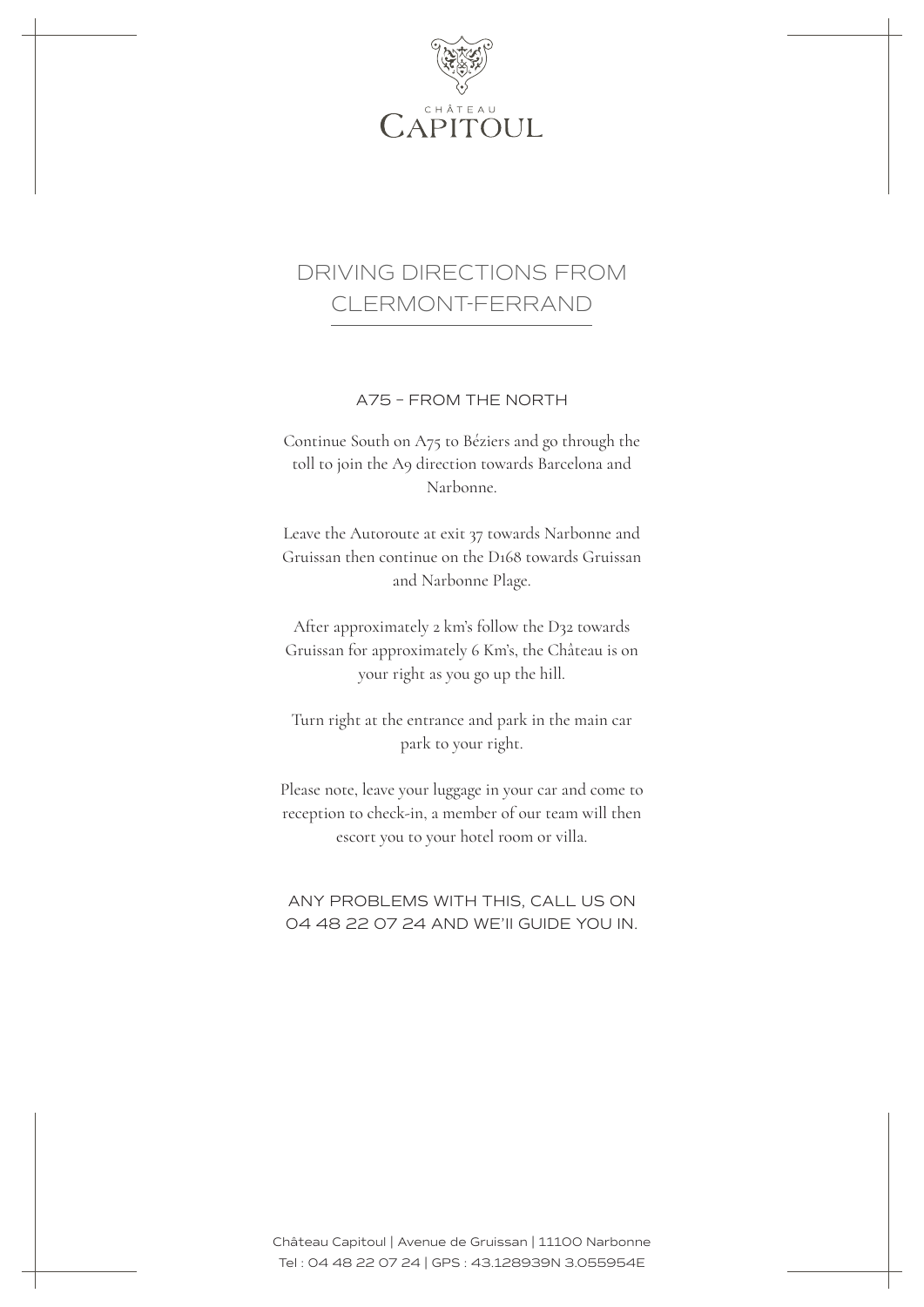

## DRIVING DIRECTIONS FROM MONTPELLIER

A9 – FROM THE EAST

Follow the A9 South towards Barcelona and then leave the Autoroute at exit 37 towards Narbonne and Gruissan.

Continue on the D168 towards Gruissan and Narbonne Plage.

After approximately 2 km's follow the D32 towards Gruissan for approximately 6 Km's, the Château is on your right as you go up the hill.

Turn right at the entrance and park in the main car park to your right.

Please note, leave your luggage in your car and come to reception to check-in, a member of our team will then escort you to your hotel room or villa.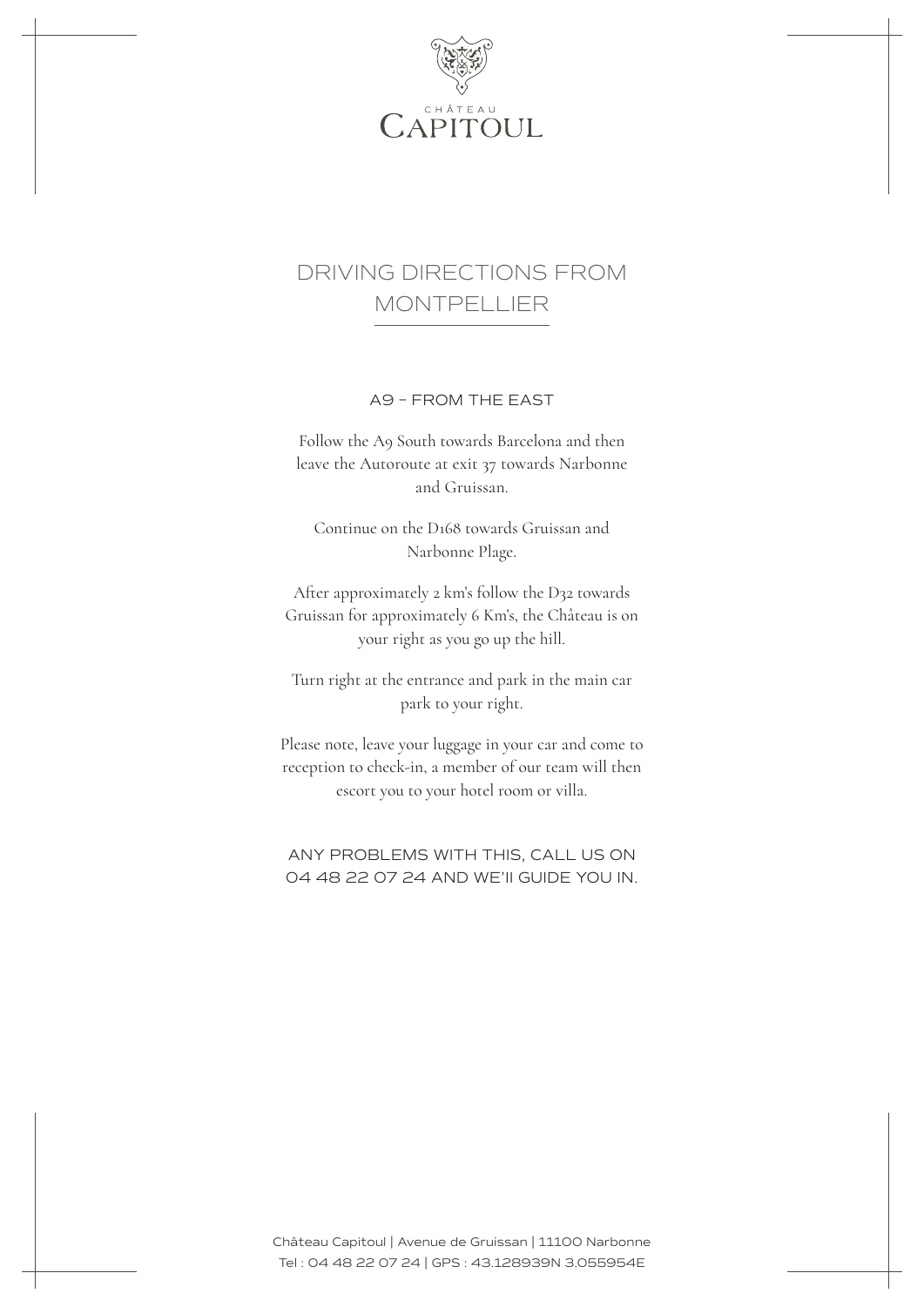

## DRIVING DIRECTIONS FROM TOULOUSE

A61 – FROM THE WEST

Follow the A61 South towards Narbonne and then merge on to the A9 direction Narbonne and Montpellier.

Leave the Autoroute at exit 37 towards Narbonne and Gruissan.

Continue on the D168 towards Gruissan and Narbonne Plage.

After approximately 2 km's follow the D32 towards Gruissan for approximately 6 Km's, the Château is on your right as you go up the hill.

Turn right at the entrance and park in the main car park to your right.

Please note, leave your luggage in your car and come to reception to check-in, a member of our team will then escort you to your hotel room or villa.